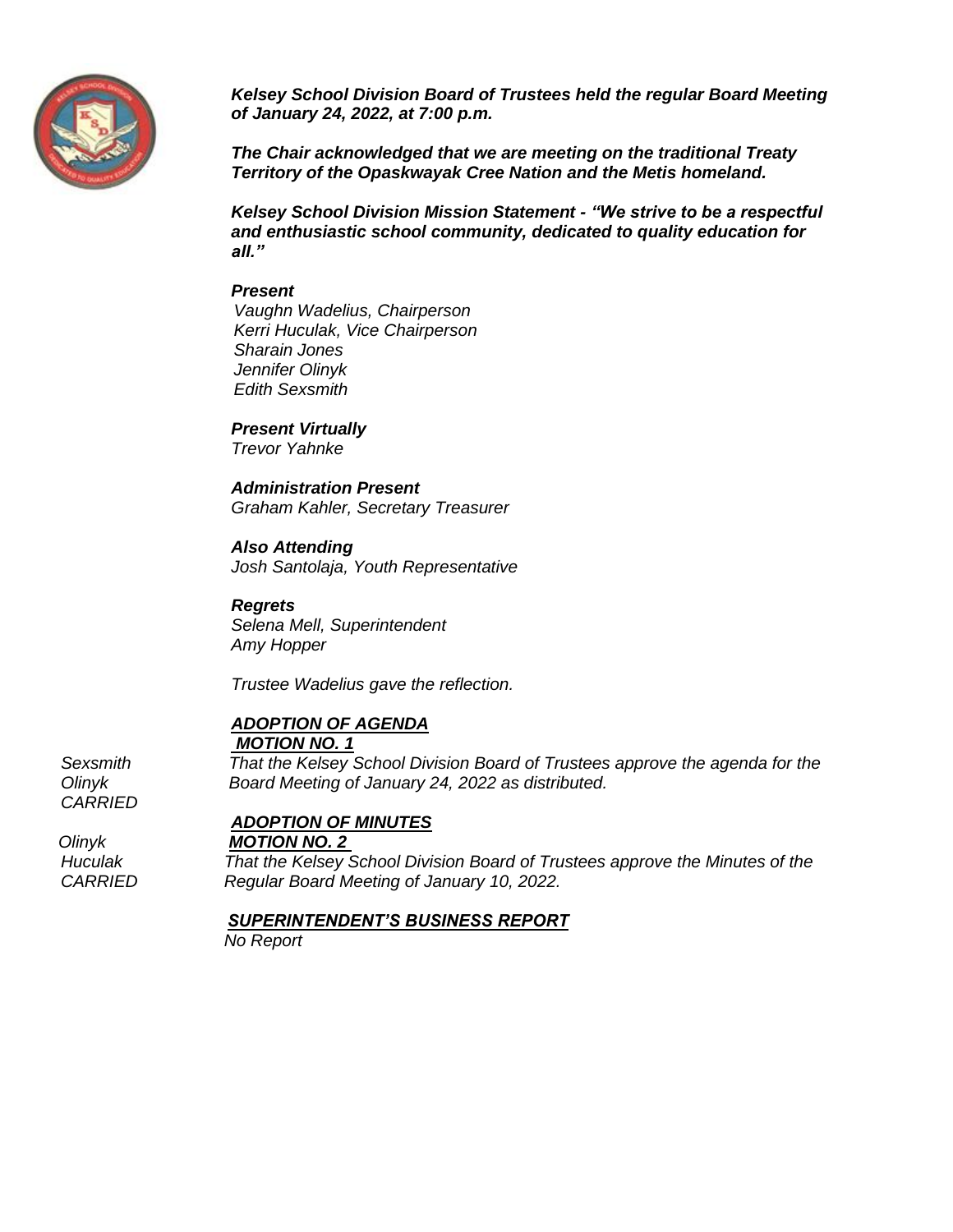

*Page Two January 24, 2022*

## *BOARD CHAIR'S REPORT*

*Board Chair Wadelius reported he attended the following:*

- *Jan 11 MB School Board Chairs Meeting*
- *Jan 18 Transportation Committee Meeting*
- *Jan 20 Negotiations/Personnel Committee Meeting*

#### *SECRETARY TREASURER'S BUSINESS REPORT*

- *Update on budget status*
- *Update regarding funding letter from Province*

### **STANDING COMMITTEE REPORTS**

 *TRANSPORTATION (Jennifer Olinyk*)

 *A meeting was held on January 18, 2022 and the following was discussed:* 

- *Transportation Needs and Costs*
- *Transportation Routes*
- *Traffic Issues at the Schools*
- *Evaluation of the School's Bus Operation*
- *Five Year Bus Purchase Plan - recommendation that KSD purchase a new bus in 2022-23 to replace the oldest unit, per replacement plan.*
- *Field Trips*
- *Cargo Van*

*Next meeting is scheduled for March 15, 2022.*

#### *EDUCATION LIAISON (Sharain Jones)*

 *A meeting was held on January 19, 2022 and the following was discussed:* 

- *Mary Duncan - Presentation by Principal Marcia Novo*
- *School Profile*
- *Staff Profile*
- *Student Profile*
- *Leading in Teaching & Learning, Curriculum & Assessment*
- *Innovative Efforts*
- *Indigenous Way of Life (Education)*
- *Positive Behavioral Supports*
- *Capacity Building (Training & Development)*
- *Engagement*
- *Inclusive Culture*
- *Supports & Partnerships*
- *Going Forward - PACE/Grade 9-12*

 *Next meeting is scheduled for February 16, 2022.*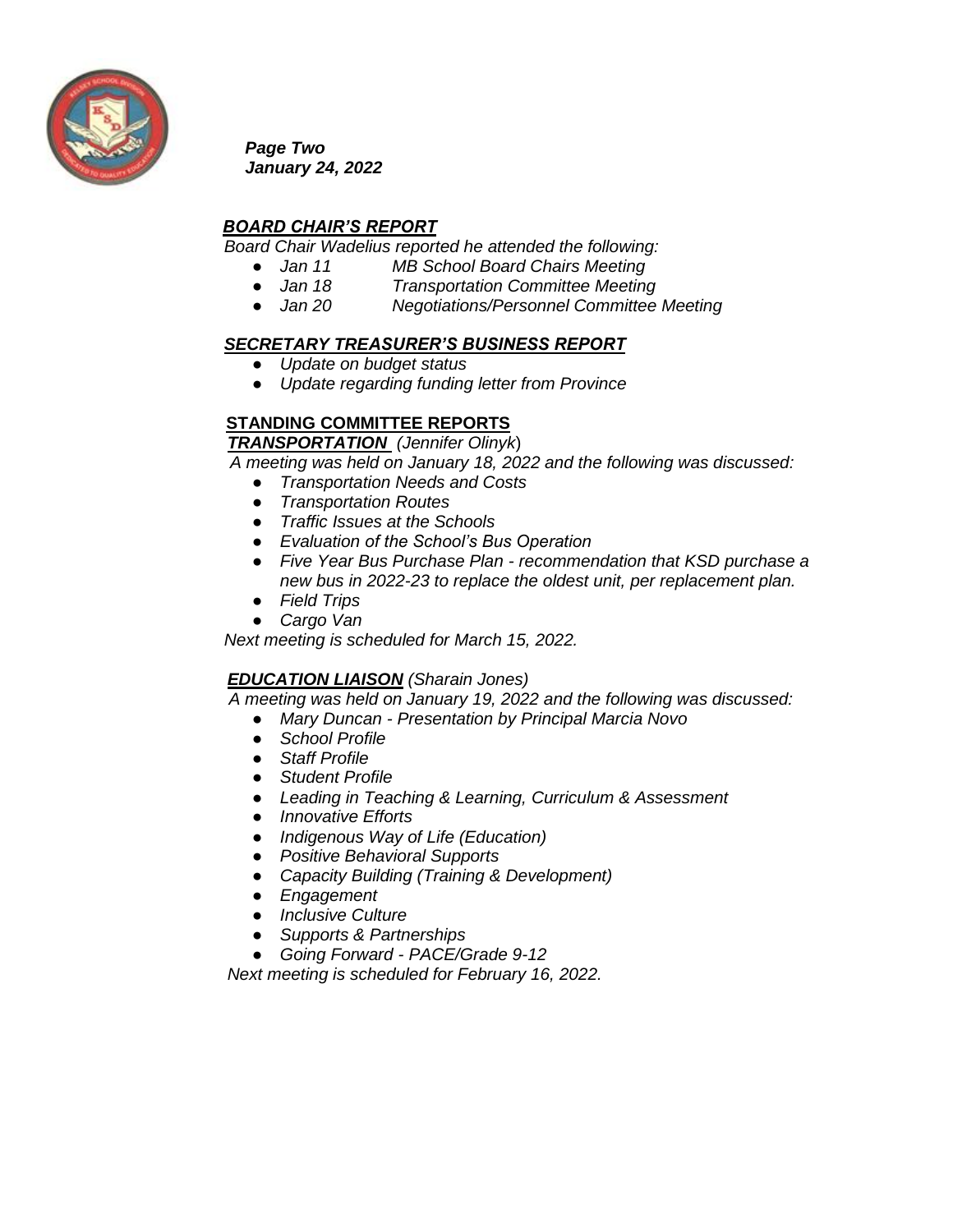

*Page Three January 24, 2022* 

*BUILDINGS AND MAINTENANCE Next meeting is scheduled for January 27, 2022*

 *COMMUNITY LIAISON (Amy Hopper) Next meeting is scheduled for February 8, 2022.*

*POLICY* (Vaughn Wadelius) *Next meeting is scheduled for February 2, 2022.* 

 *FINANCE (Edith Sexsmith)*

 *Next meeting is scheduled for January 26, 2022.* 

*NEGOTIATIONS AND PERSONNEL (Trevor Yahnke)* 

*Next meeting is scheduled for February 17, 2022.* 

## *OTHER REPORTS*

 *Kelsey Community School - Next PAC meeting is February 8, 2022 Mary Duncan School -*

- *In touch with Principal Novo*
- *Busy December - Annual feast, Art of Writing Contest, Student macrame*
- *Cooking students*
- *Remote learning in January*
- *Cooking teachers made take home packages and a tutorial*
- *Term position - half time*
- *Staff commended for their efforts during trying times*

 *MBCI Youth Member Rep -*

- *Poster making contest has begun*
- *Exams approaching next week*

## *MANITOBA SCHOOL BOARDS ASSOCIATION REPORT/BUSINESS INFORMATION*

*a) MSBA re e-bulletin - January 12, 2022 b) Reminder - Student Citizenship Awards Survey - Trustee input requested* 

#### *MOTION NO. 3*

*Huculak That the Kelsey School Division Board of Trustees receive the reports and Jones correspondence.* 

*CARRIED* 

## *DATES TO REMEMBER*

- *February 14, 2022 - Next Regular Board Meeting*
- *March 15, 2022 - MSBA 2022 Annual Meeting/Convention*